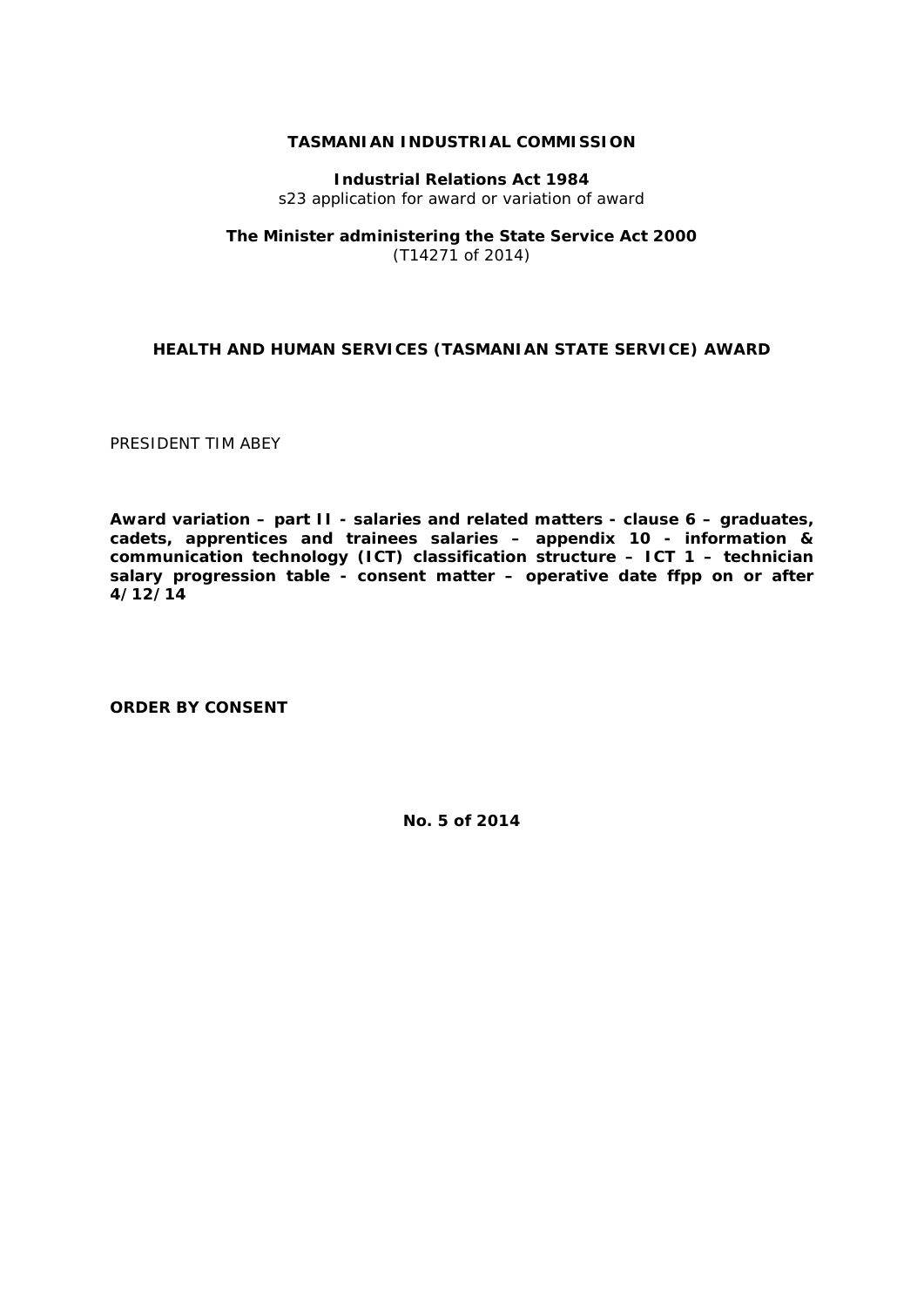THE **HEALTH AND HUMAN SERVICES (TASMANIAN STATE SERVICE) AWARD** IS VARIED IN THE FOLLOWING MANNER:

BY DELETING CLAUSE 6 - GRADUATES, CADETS, APPRENTICES AND TRAINEES IN PART II – SALARIES AND RELATED MATTERS AND INSERTING IN LIEU THEREOF THE FOLLOWING:

### **6. GRADUATES, CADETS, APPRENTICES AND TRAINEES**

The salaries in this clause are those applicable in the General Stream on translation and the salaries after this date are as specified in clause 3 of this Part.

"**AQF**" means Australian Qualification Framework

'**Approved training**' means training undertaken (both on and off the job) in a traineeship involving formal instruction, both theoretical and practical and supervised practice in accordance with a traineeship scheme approved by the Tasmanian State Training Authority (the Authority).

For the purpose of this definition, the training will be accredited by and lead to qualifications being issued under the Australian Qualifications Framework (AQF) Level II, III or IV.

'**Certificate**' means a qualification or part qualification endorsed under the AQF. '**Trainee**' means a person employed under the provisions of the Tasmanian State Service National Training Wage Award and who is bound by a traineeship Agreement made in accordance with that award.

The Traineeship provisions of this Award, the Health and Human Services (Tasmanian State Service) Award, do not apply to Trainees employed after the date of operation of this Award

'**Traineeship Agreement**' means an agreement made between the employer and trainee for a traineeship and which is registered with the Authority.

For the purpose of this definition, a Traineeship Agreement is to be made in accordance with the traineeship scheme and is not to operate unless this condition is met.

'**Traineeship scheme**' means an approved traineeship applicable to a group or class of employees employed under the *State Service Act* 2000.

For the purpose of this definition, a traineeship scheme is not to be given approval unless consultation and negotiation has occurred with the relevant union on the terms of the traineeship scheme and traineeship. An application for approval of a traineeship scheme is to identify the relevant union and demonstrate to the satisfaction of the Authority that the above-mentioned consultation and negotiation has occurred. A traineeship scheme is to include a standard format to be used for a Traineeship Agreement.

'**Year 10**' means, for the purposes of this award, any person leaving school before completing year 10 will be deemed to have completed year 10.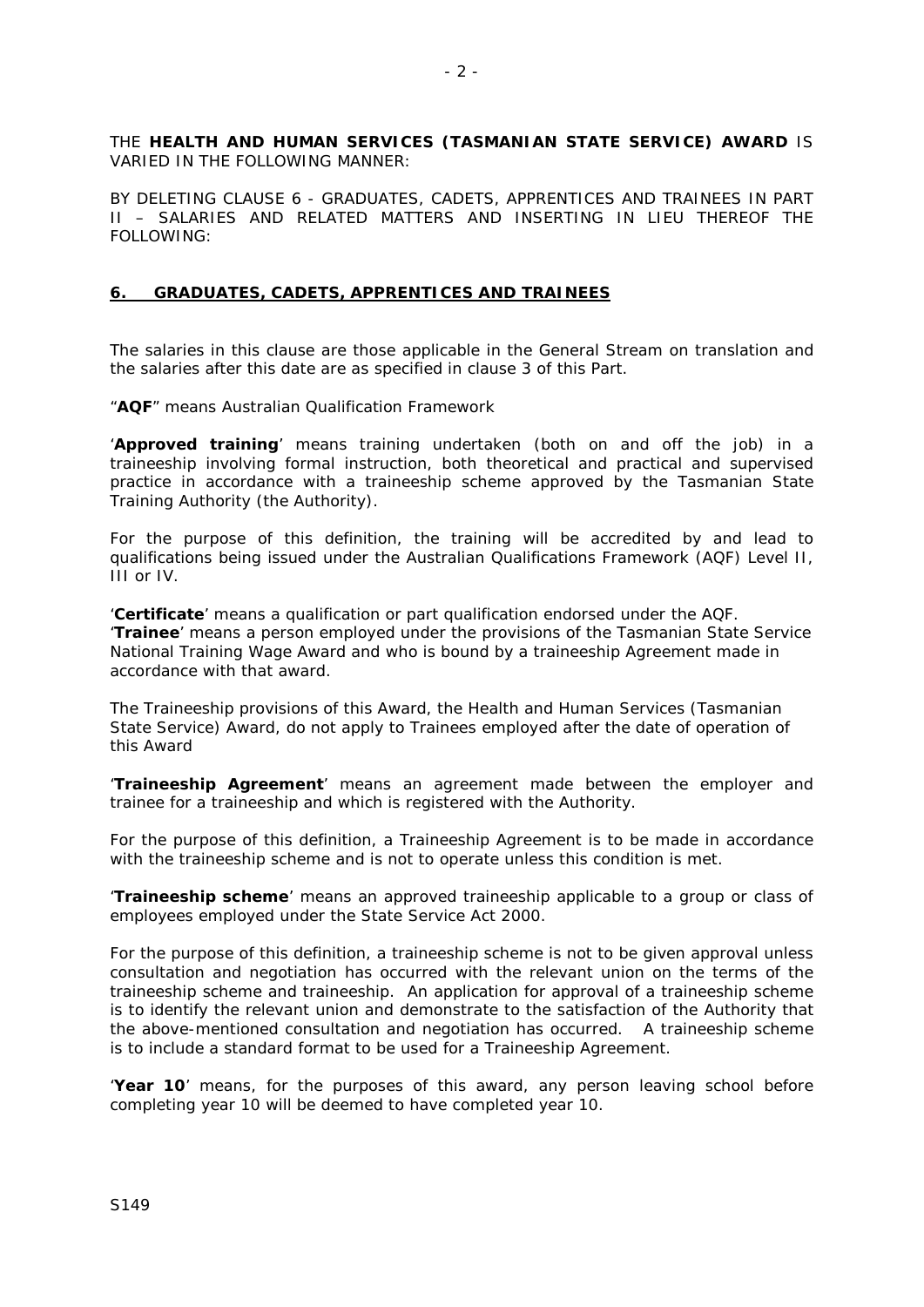- (a) Salaries for Certificate II, III & IV Administrative Trainees
	- (i) The salary on commencement for an employee undertaking an administrative traineeship, or equivalent, is B1-R1-1.
	- (ii) The administrative trainee employee salary commences in B1-R1-1 and progresses through to B1-R2-5, subject to meeting the performance requirements of the satisfactory completion of each stage of the traineeship and satisfactory work performance.
	- (iii) The trainee employee is eligible for advancement through the Advancement Assessment Points in Band 1, subject to satisfying the traineeship requirements.

| Year 10    | Year 11    | Year 12                    | Band          |
|------------|------------|----------------------------|---------------|
| Entry      |            |                            | $B1 - R1 - 1$ |
|            | Entry      |                            | $B1 - R1 - 3$ |
|            |            | Entry                      | $B1-R2-2$     |
|            |            | Year 12 only<br>$2nd$ year | $B1 - R2 - 4$ |
| Completion | Completion | Completion                 | $B1-R2-5$     |

- (b) Salaries for Certificate III Apprenticeship Tradesperson
	- (i) The salary of an apprentice or trainee trade employee commences at B1-R1-1 and progresses through to B3-R1-2 without the requirement for promotion, subject to meeting the performance requirements of the satisfactory completion of each stage of the training qualification and satisfactory work performance. They are then eligible to advance through other progression points in Band 3.

| Year 10<br><b>Entry</b> | Year 11<br><u>Entry</u> | <u>Year 12</u><br><u>Entry</u> | <b>Adult</b><br>Apprentice | <b>Band</b>                       |
|-------------------------|-------------------------|--------------------------------|----------------------------|-----------------------------------|
| Stage 1                 |                         |                                |                            | $B1 - R1 - 1$                     |
|                         | Stage 1                 |                                |                            | $B1 - R1 - 3$                     |
|                         |                         | Stage 1                        | Stage 1                    | $B1-R2-2$                         |
| Stage 2                 | Stage 2                 |                                |                            | $B1 - R2 - 4$                     |
|                         |                         | Stage 2                        | Stage 2                    | $B1-R2-5$                         |
| Stage 3                 | Stage 3                 | Stage 3                        | Stage 3                    | $B2 - R1 - 2$                     |
| Stage 4                 | Stage 4                 | Stage 4                        | Stage 4                    | B <sub>2</sub> -R <sub>1</sub> -4 |
| On completion           | On completion           | On completion                  | On completion              | $B3 - R1 - 2$                     |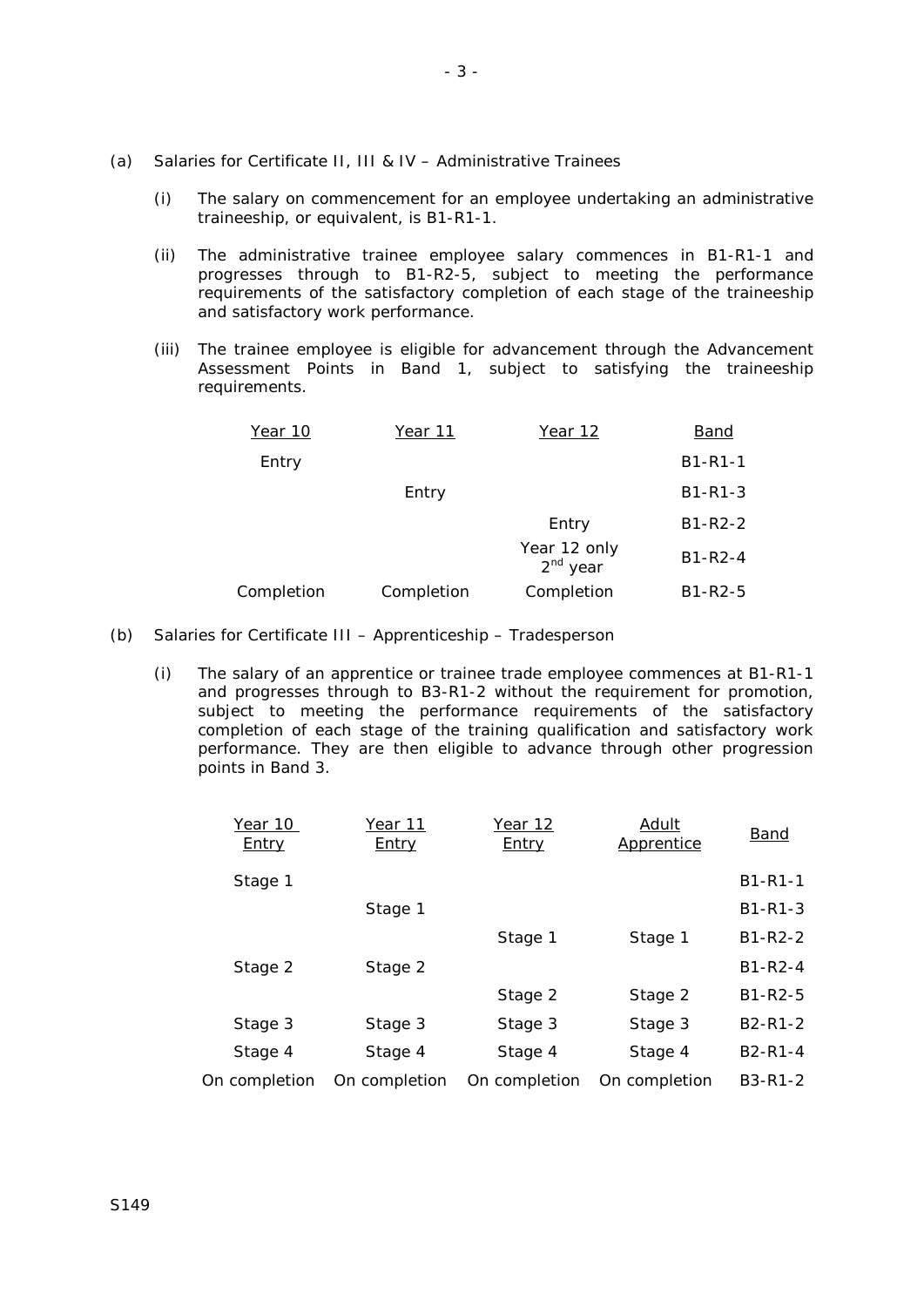- (ii) The minimum salary on commencement for an employee undertaking trade value work requiring an essential trade qualification and for which a trade qualification of AQF Certificate III (that is Trades Certificate requiring a nominal 960 hours of training or equivalent delivered by a Registered Training Organisation) is required, is B3-R1-2.
- (c) Salaries for Certificate IV Apprenticeship Special Class Tradesperson
	- (i) The salary of an apprentice or trainee special class trade employee commences at B1-R1-3 and progresses through to B3-R1-3 without the requirement for promotion, subject to meeting the performance requirements of the satisfactory completion of each stage of the training qualification and satisfactory work performance. They are then eligible to advance through other progression points in Band 3.
	- (ii) The minimum salary on commencement for an employee for which a trade qualification of Certificate IV (Special Class/Higher), or equivalent, is essential is B3-R1-3.

| <b>Stage</b>  | Band                              |
|---------------|-----------------------------------|
| Stage 1       | B1-R1-3                           |
| Stage 2       | B1-R2-4                           |
| Stage 3       | B <sub>2</sub> -R <sub>1</sub> -2 |
| Stage 4       | B3-R1-2                           |
| On completion | B3-R1-3                           |

- (iii) The salary on completion of the trade's qualification of Certificate IV (Special Class) at a minimum is that of B3-R1-3, otherwise the salary continues at the rate for the classification of the work undertaken by the employee.
- (d) Salaries for Diploma Apprenticeship Advanced Tradesperson, Diploma for Technical Trainee:
	- (i) The salary of an apprentice/technical trainee commences in B1-R1-3 and progresses through to B3-R1-3 without the requirement for promotion, subject to meeting the performance requirements of the satisfactory completion of each stage of the qualification and satisfactory work performance. They are then eligible to advance through other progression points in Band 3.
	- (ii) The technical trainee is eligible for advancement through the Advanced Assessment Points in Band 1 subject to satisfying the performance requirements stated above.

| Stage   | Band                              |  |  |
|---------|-----------------------------------|--|--|
| Stage 1 | B1-R1-3                           |  |  |
| Stage 2 | B1-R2-4                           |  |  |
| Stage 3 | B <sub>2</sub> -R <sub>1</sub> -2 |  |  |
| Stage 4 | B3-R1-2                           |  |  |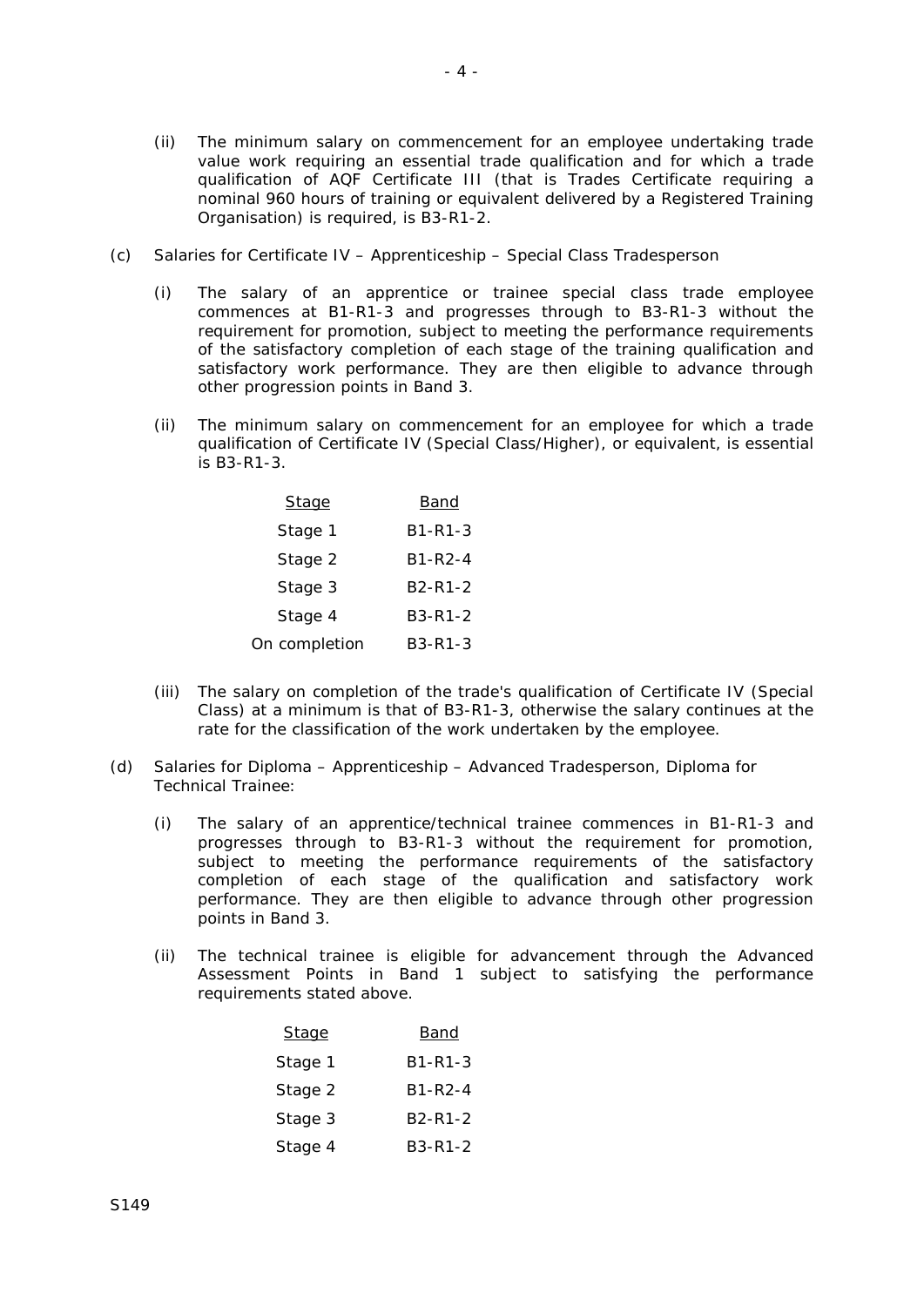On completion B3-R1-3

- (iii) The minimum salary on commencement for an employee undertaking technical work and for which a technical qualification of Diploma, or equivalent, is an essential qualification is B3-R1-3.
- (e) Salaries for Advanced Diploma Technical Trainee
	- (i) The salary on commencement for an employee undertaking technical work for which a technical qualification of Advanced Diploma, or equivalent, which involves a minimum of 1200 hours training delivered by a Registered Training Organisation, is B3-R1-4.
	- (ii) The technical trainee salary commences in B1-R1-3 and progresses through to B3-R1-4 without the requirement for promotion, subject to satisfactory completion of each stage of the qualification and satisfactory work performance. They are then eligible to advance through other progression points in Band 3.

| <b>Stage</b>  | Band                              |
|---------------|-----------------------------------|
| Stage 1       | B <sub>1</sub> -R <sub>1</sub> -3 |
| Stage 2       | B <sub>1</sub> -R <sub>2</sub> -4 |
| Stage 3       | B <sub>2</sub> -R <sub>1</sub> -4 |
| Stage 4       | $B3-R1-2$                         |
| On completion | B3-R1-4                           |

- (f) Minimum Adult Wage Rates Adult Apprenticeships
	- (i) When a person, employed in the State Service, enters into a contract of training as an adult apprentice pursuant to the provisions of the *Vocational Education and Training Act* 1994, the employee is not to suffer a reduction in salary as a consequence of entering into a contact of training, unless the salary exceeds B2-R1-2 (Stage 3).
	- (ii) The rate of salary the adult apprentice is to receive is that of the classification of work in which the adult apprentice was engaged immediately prior to entering into the contract of training, subject to a maximum of the salary specified for B2-R1-2. A salary in excess of B2-R1-2 may continue to be paid at the discretion of the relevant Head of Agency.
- (g) Salaries for School Based Apprenticeships
	- (i) Definition

This subclause applies to school based apprentices. A school based apprentice is a person who is undertaking an apprenticeship in accordance with this clause while also undertaking a course of secondary education.

(ii) Wage Rates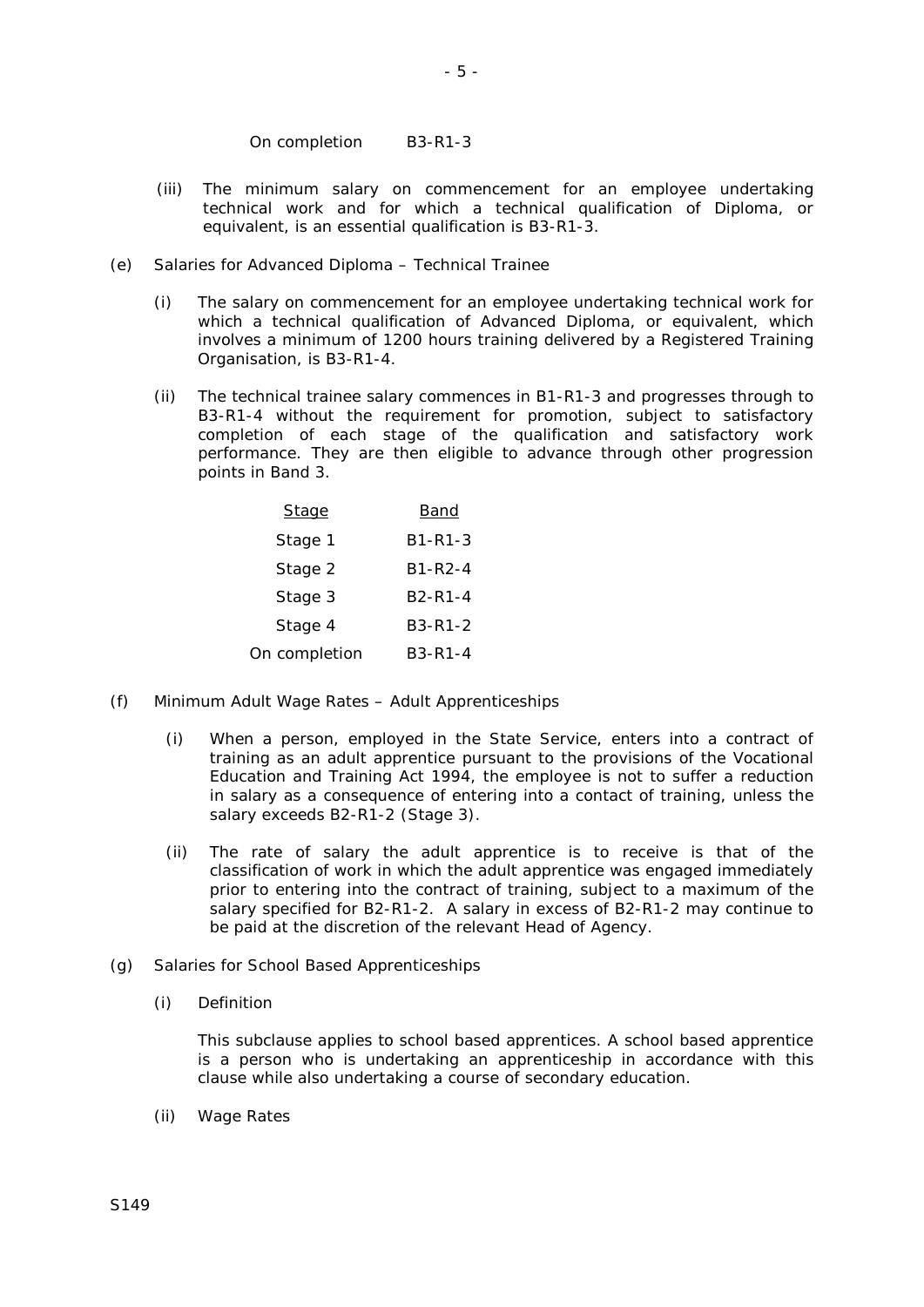The hourly rates for full-time apprentices as set out in this award apply to school based apprentices for total hours worked including time deemed to be spent in off-the-job training.

For the purposes of the above paragraph, where a school based apprentice is a full time school student, the time spent in off-the-job training for which the apprentice is paid is deemed to be 25 per cent of the actual hours each week worked on-the-job. The wages paid for training time may be averaged over the semester or year.

(iii) Off-The-Job Training

A school based apprentice is allowed, over the duration of the apprenticeship, the same amount of time to attend off-the-job training as an equivalent fulltime apprentice.

For the purposes of this subclause, off-the-job training is structured training delivered by a Registered Training Organisation separate from normal work duties or general supervised practice undertaken on-the-job.

(iv) Duration of Apprenticeship

The duration of the apprenticeship is to be as specified in the training agreement or contract for each apprentice. The period so specified to which the apprentice wage rates apply is not to exceed six years.

(v) Progression Through Wage Structure

School based apprentices progress through the wage scale at the rate of 12 months' progression for each two years of employment as an apprentice.

The rates of pay are based on a standard apprenticeship of four years. The rate of progression reflects the average rate of skill acquisition expected from the typical combination of work and training for a school based apprentice undertaking the applicable apprenticeship.

(vi) Conversion from a School Based to Full Time Apprenticeship

Where an apprentice converts from a school based to a full-time apprenticeship, all time spent as a full-time apprentice counts for the purposes of progression through the wage scale. This progression applies in addition to the progression achieved as a school based apprentice.

(vii) Award Entitlements

School based apprentices are entitled to pro rata entitlements available to employees covered by this award.

- (h) Salaries for Cadets Bachelor Degree
	- (i) The salary on commencement for an employee undertaking a cadetship, or equivalent, is B1-R1-3.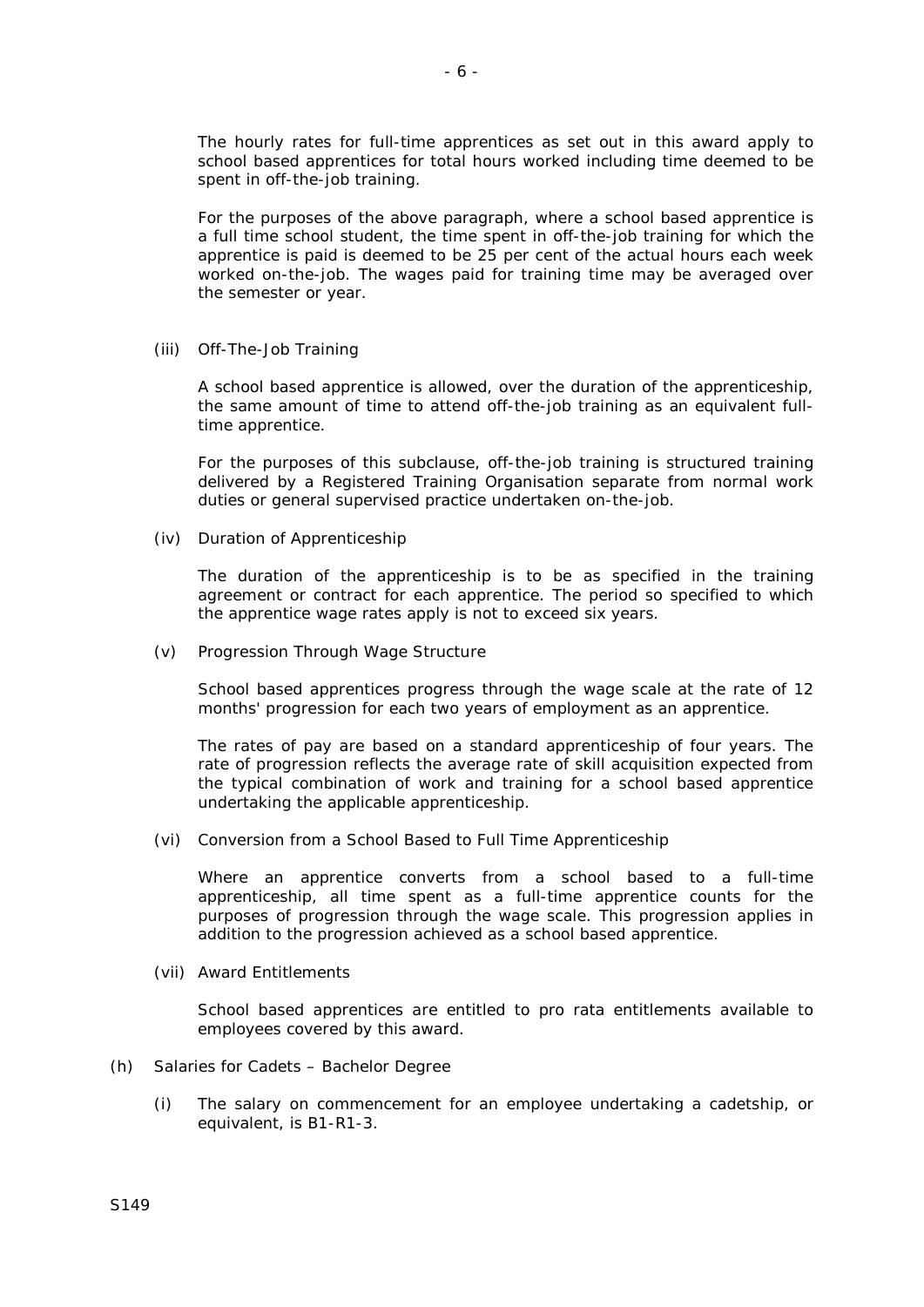(ii) The salary for an employee undertaking a cadetship commences in B1-R1-3 and progresses through to B4-R2-1 without the requirement for promotion, subject to meeting the performance requirements of the satisfactory completion of each stage of the cadetship and satisfactory work performance. An employee is then eligible to advance through other progression points in Band 4.

| Stage                                                | Band                              |
|------------------------------------------------------|-----------------------------------|
| Year 1 - $1st$ year of degree                        | <b>B1-R1-3</b>                    |
| Year 2 - $1st$ year of degree                        | <b>B1-R2-4</b>                    |
| Year $3 - 2nd$ year of degree                        | B <sub>2</sub> -R <sub>1</sub> -4 |
| Year $4 - 2^{nd}$ year of degree                     | <b>B3-R1-2</b>                    |
| Year 5 - 3 <sup>nd</sup> year of degree              | $B3 - R1 - 4$                     |
| Year $6 - 3^{rd}$ year of degree                     | B4-R1-2                           |
| Salary of next progression<br>point after Graduation | B4-R2-1                           |

- (iii) The salary of B4-R2-1 is the minimum salary for a cadet graduate with 12 months work experience.
- (i) Salaries for Graduate Development Program Bachelor Degree
	- (i) A Graduate Development Program employs graduates for formal career development based on the relevance of qualifications for specific Agency occupations.
	- (ii) The salary on commencement of a graduate officer is B3-R1-1 and progresses through to B4-R2-1 without the requirement for promotion, subject to satisfactory work performance. An employee is then eligible to advance through other progression points in Band 4.

| <b>Stage</b>               | <u>Band</u>                       |
|----------------------------|-----------------------------------|
| $1st$ year (min)           | B <sub>3</sub> -R <sub>1</sub> -2 |
| $2nd$ year (min)           | $B3 - R1 - 4$                     |
| 3 <sup>rd</sup> year (min) | B4-R1-2                           |
| $4th$ year (min)           | B4-R2-1                           |

(iii) Minimum Salary Point:

The salary progression outlined above for this group of employees represents the minimum salary steps required according to these salary arrangements. Agencies may accelerate the progress of employees, subject to performance requirements and competency assessment. The entry level may be advanced in cases where the qualification requirements have already been satisfactorily completed.